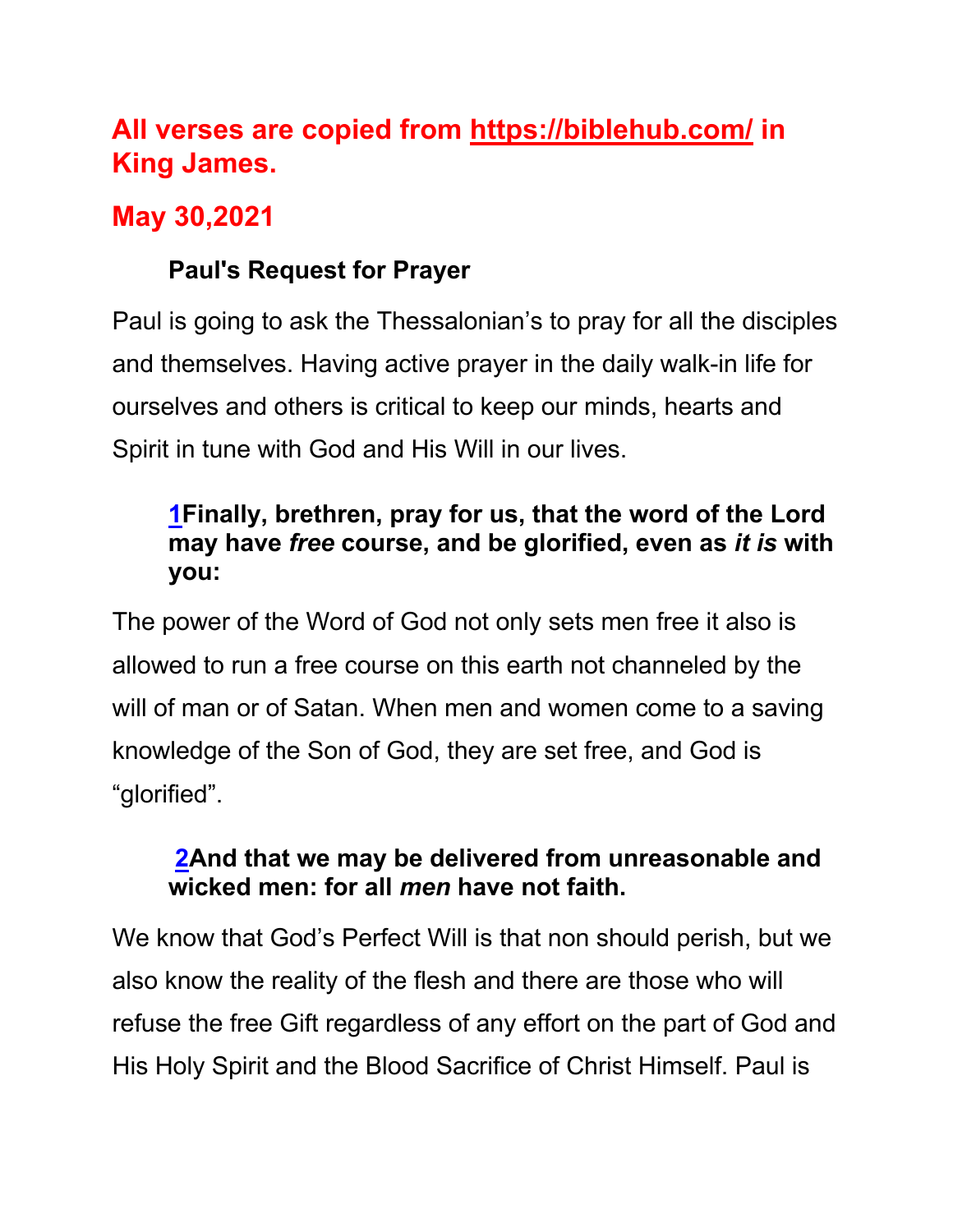asking as should we that we be delivered from such people; those that do not have the Faith.

#### **3But the Lord is faithful, who shall stablish you, and keep** *you* **from evil.**

Even though we are sinners, God is Faithful to His Word and that is the Truth. By His word we are being kept from evil.

**4And we have confidence in the Lord touching you, that ye both do and will do the things which we command you. 5And the Lord direct your hearts into the love of God, and into the patient waiting for Christ.**

Three repeated commands; obedience love, and patience.

**Warning against Idleness**

**6Now we command you, brethren, in the name of our Lord Jesus Christ, that ye withdraw yourselves from every brother that walketh disorderly, and not after the tradition which he received of us.**

Interesting that Paul tells the Thessalonians to withdraw from "every brother that walketh disorderly". The implication is what we know that the flesh even among brothers and sisters can impact our walk. Paul tells those who are walking in obedience to withdraw from those who are not.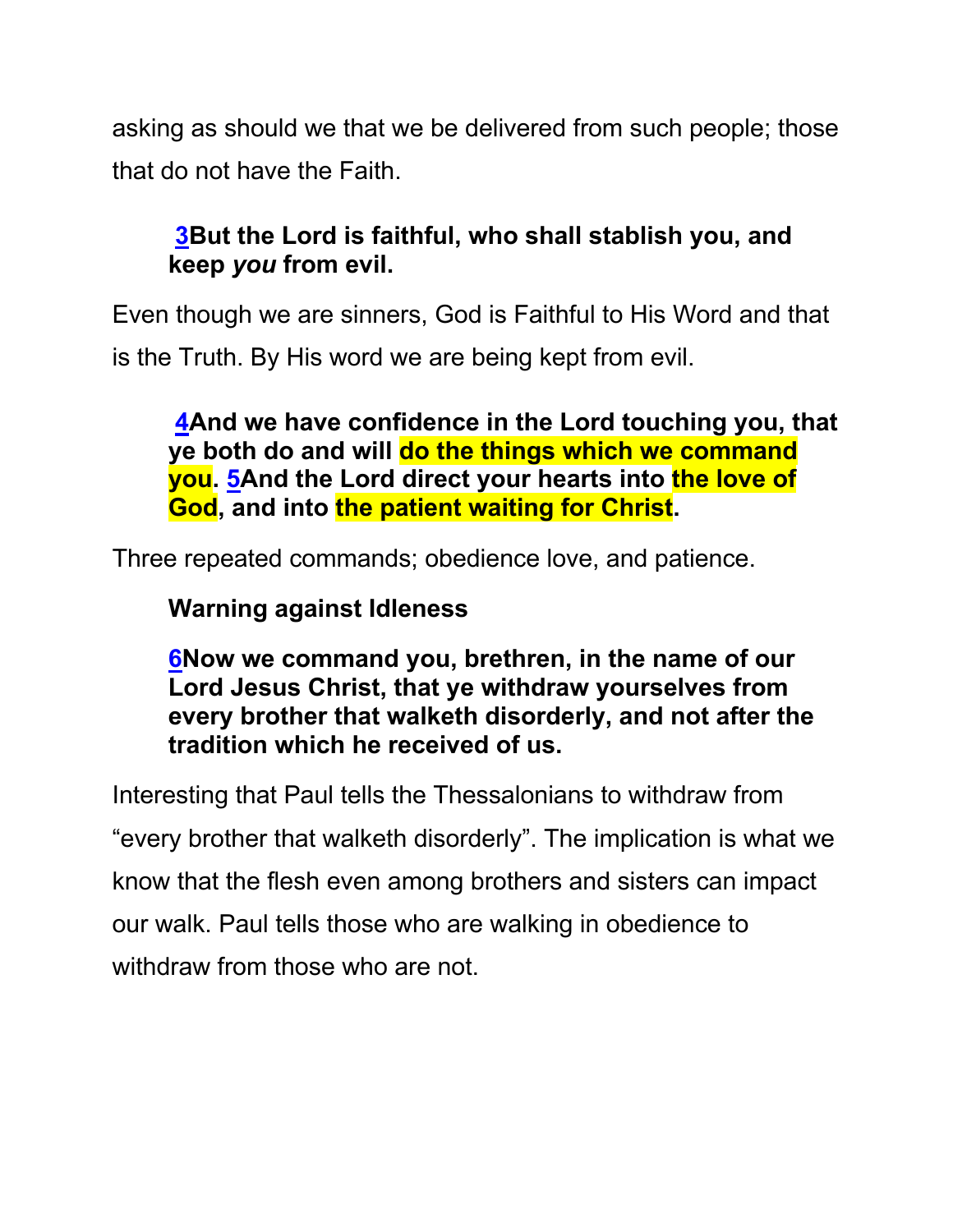This disorderly may span a number of obnoxious behaviors but it seems to be speaking more directly to being lazy. Taking things from others without working for those necessities.

**7For yourselves know how ye ought to follow us: for we behaved not ourselves disorderly among you; 8Neither did we eat any man's bread for nought; but wrought with labour and travail night and day, that we might not be chargeable to any of you: 9Not because we have not power, but to make ourselves an ensample unto you to follow us. 10For even when we were with you, this we commanded you, that if any would not work, neither should he eat.**

This entire set of verses from 6-15 calls believers to not be lazy. It is the antithesis of socialism or communism and is the foundation of specifically personal responsibility. It is making each person responsible for themselves and their families.

The founders of America found this Biblical provision to be true in one of the earliest colonies. William Bradford the Governor of the Plymouth Colony after several years of near starvation and observing that in the communal setting that was required by the investors in England that it was a total failure. There were some who were hard workers others were lazy. The solution was to privatize the land, making each family responsible for their own. It turned a failure into a success immediately. The idea of "no work, no food" is a powerful motivator and a Biblical president.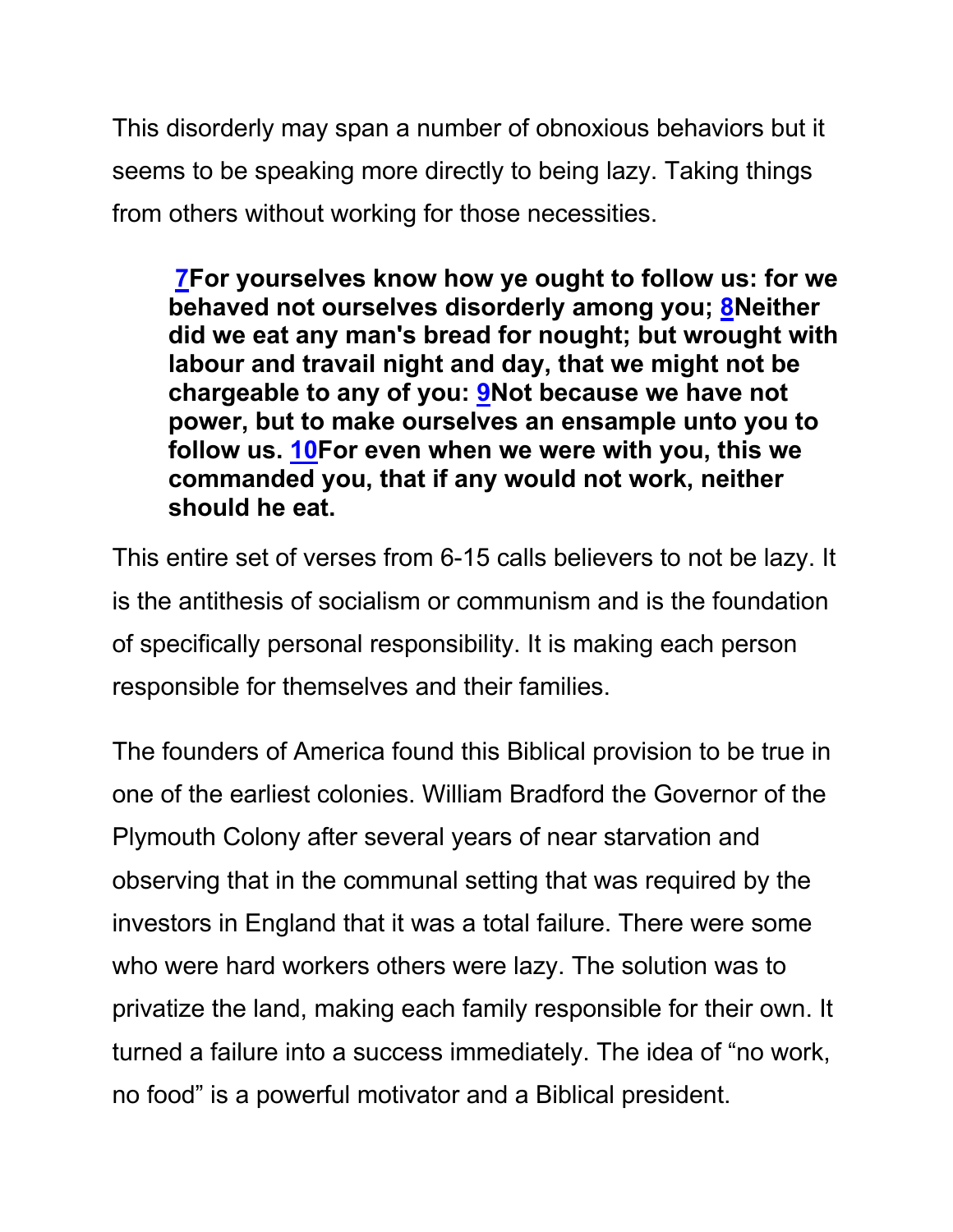#### **11For we hear that there are some which walk among you disorderly, working not at all, but are busybodies.**

The idea here is that if you have nothing to do then you will introduce yourself into everyone else's business becoming a busybody and gossiper. Neither is a Biblical position. The Bible promotes the idea of minding your own business and being a diligent worker.

**12Now them that are such we command and exhort by our Lord Jesus Christ, that with quietness they work, and eat their own bread. 13But ye, brethren, be not weary in well doing.**

**14And if any man obey not our word by this epistle, note that man, and have no company with him, that he may be ashamed. 15Yet count** *him* **not as an enemy, but admonish** *him* **as a brother.**

Even though these verses promote the idea of separation from those who do not take personal responsibility but not to count them as enemies. In the end God will judge each of us on our commitment to Biblical principles that are based on God's Truth.

### **Paul's Final Greetings**

**(1 Corinthians 16:19-24)**

**16Now the Lord of peace himself give you peace always by all means. The Lord** *be* **with you all.**